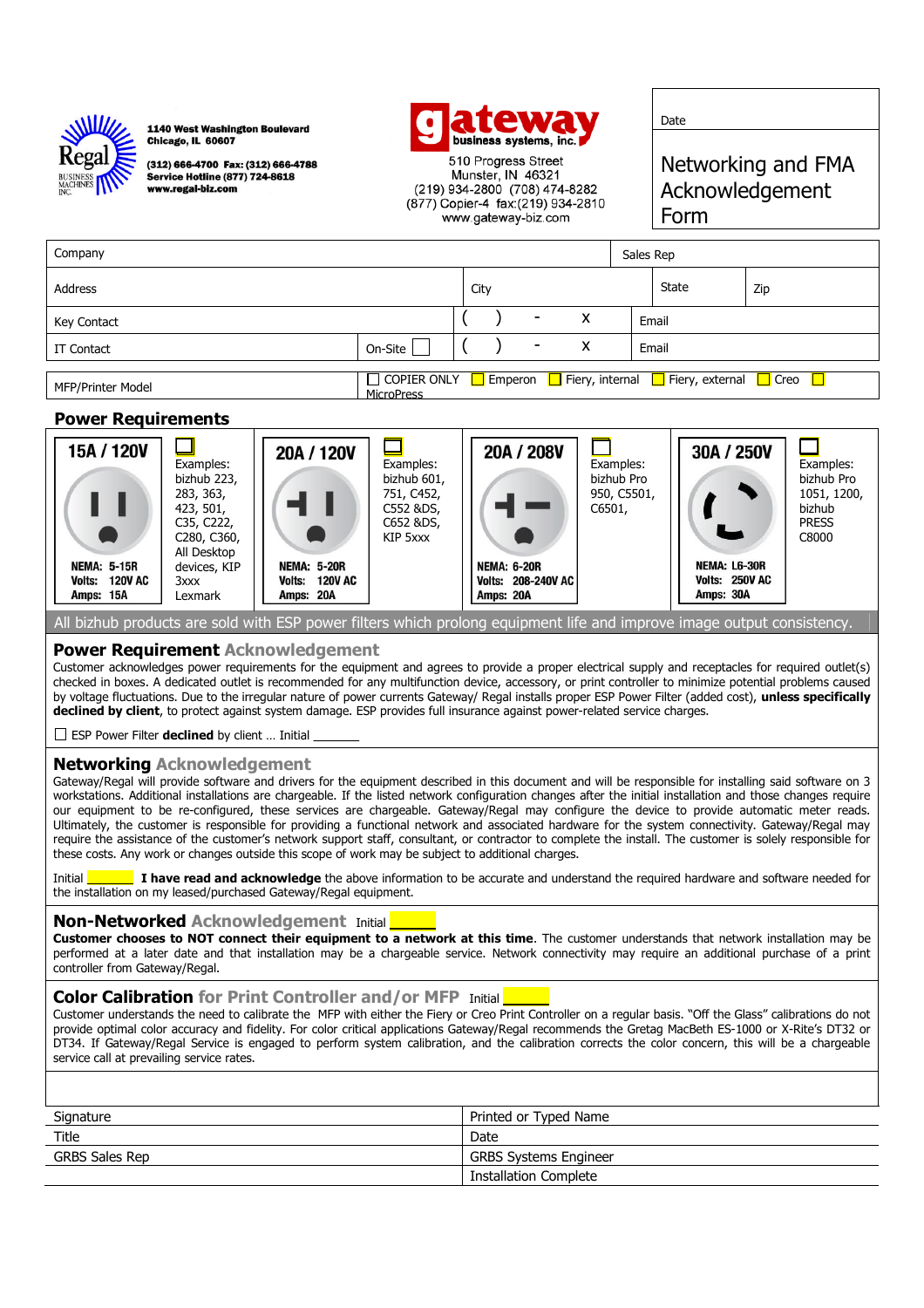



## **Workstation Operating System(s)** Please indicate quantity

| Win NT gty<br><u>ப</u> | 2000/XP Pro gty<br>Win | Win XP Home gty      | Win Vista gty | Win<br>atv |
|------------------------|------------------------|----------------------|---------------|------------|
| Unix/Linux gty<br>LЦ   | . OS 9 atv<br>Mac      | Mac OSX<br>. version | at            | other      |

# **Server Operating System(s)** Please indicate quantity and Version/Service Pack where applicable

| l Win NT4, SP                    | <b>_∥</b> Win 2000, SP | Win 2003, SP                                  | <b>Win 2008, SP</b> |
|----------------------------------|------------------------|-----------------------------------------------|---------------------|
| aty                              | qt                     | aty                                           | qty                 |
| / AS/400, SP                     | Novell, ver            | Unix/Linux v.                                 | Mac Server OS       |
| aty                              | qt                     | at                                            |                     |
| <b>SD</b><br>, other<br>qty<br>ັ |                        | $\Box$ NO SERVER, just computers on a network |                     |

# **Network Environment** Check all that apply

| YES. | <b>NC</b> |                                                                                   | Ethernet                          |
|------|-----------|-----------------------------------------------------------------------------------|-----------------------------------|
|      |           | There are sufficient dedicated electrical outlets near the equipment (see page 1) | 100Mb  <br>10Mb<br>$\mid$ 1000Mb  |
|      |           | There are sufficient "live" network connections near the equipment                | $\Box$ Full $\Box$ Auto-Negotiate |
|      |           | There is a Cat 5/6 Network Cable for equipment on site (GRBS does not supply)     | Other                             |

#### **Protocol**

| Please configure our device exactly as follows: |                                                                                                                       | Check here if IPv6 $\Box$ | $\Box$ No IP Address Preference - Allow device     |
|-------------------------------------------------|-----------------------------------------------------------------------------------------------------------------------|---------------------------|----------------------------------------------------|
|                                                 |                                                                                                                       |                           | to acquire its own address                         |
| Primary IP Address for MFP                      |                                                                                                                       |                           | JUSB Connection - may require hardware opt         |
| Secondary (if applies) IP Address for MFP       |                                                                                                                       |                           | J Parallel Connection - may require hardware opt   |
| Subnet Mask of your Company's network           |                                                                                                                       |                           |                                                    |
|                                                 |                                                                                                                       |                           | Crossover Connection                               |
| Default Gateway of your Company's network       |                                                                                                                       |                           | $\Box$ Network Firewall – If yes, provide Firewall |
| Primary DNS Server of your Company's network    | <u> 1986 - Jan James James James James James James James James James James James James James James James James Ja</u> |                           | Contact Person info                                |
| Secondary DNS Server of your Company's network  |                                                                                                                       |                           |                                                    |

# **FMA**

| Email<br>Admin | All '<br>Monitor<br>' Eauipment | cauipment:<br>Jur<br>Only | sent to:<br>Alerts |  |
|----------------|---------------------------------|---------------------------|--------------------|--|
|----------------|---------------------------------|---------------------------|--------------------|--|

# **Additional Options**

| User Authentication on MFP             | Biometric Authentication*                 | Host Data Stream: |
|----------------------------------------|-------------------------------------------|-------------------|
| User Authentication on External Server | Proximity Card Authentication*            | AS/400            |
| <b>Active Directory</b>                | CAC Authentication*                       | Unix/Linux        |
| <b>NDS</b>                             | *Optional hardware required on supported  | FreeFlow/Digipath |
| <b>NTLM</b>                            | devices. Cannot be combined with External | Other             |
| Account Track (department codes)       | Server option without optional software.  |                   |

#### **Printing for Mac & Windows**

| <b>PCL 5/6</b>                              | PostScript (emulated)                        | PostScript (Adobe <sup>®</sup> ) requires hardware opt |
|---------------------------------------------|----------------------------------------------|--------------------------------------------------------|
| <b>Universal PCL</b>                        | Universal PostScript (emulated)              | Fax driver or utility                                  |
| PCL is most commonly used by general office | PostScript is most commonly used, and        | bizhubs equipped with a fax option have print          |
| applications like word processing, email,   | sometimes required by, graphics and drafting | drivers or utilities that allow users to fax from      |
| spreadsheets and web pages.                 | applications like InDesign and AutoCAD.      | their desktop applications.                            |

## **Printing (from which applications…)**

| Adobe Products v.              |                   | Autodesk AutoCAD v.   | OuarkXPress v. |
|--------------------------------|-------------------|-----------------------|----------------|
| Illustrator v.<br>PageMaker v. | InDesign v.       | MS Office Products v. |                |
| CorelDRAW v.                   | CrystalReports v. |                       |                |

**Software and/or Hardware** purchased from GRBS to be installed by Technician or Vendor ... check all that apply

| EFI Command Workstation  | Captaris RightFax connector  | MicroPress                 | PS Data Administrator |
|--------------------------|------------------------------|----------------------------|-----------------------|
| EFI Impose/Compose       | Objectif Lune Planet Press   | Creo EZ Connect            | PS Net Care           |
| EFI Color Profiler Suite | Objectif Lune PrintShop Mail | Fujitsu scanner            | PS Box Operator       |
| EFI GA or Prod Print Pkg | Nuance Unity Suite           | Jamex                      | eCopy ScanStation     |
| Other                    | KIP                          | <b>PS Enterprise Suite</b> | eCopy PaperWorks      |
|                          |                              |                            |                       |